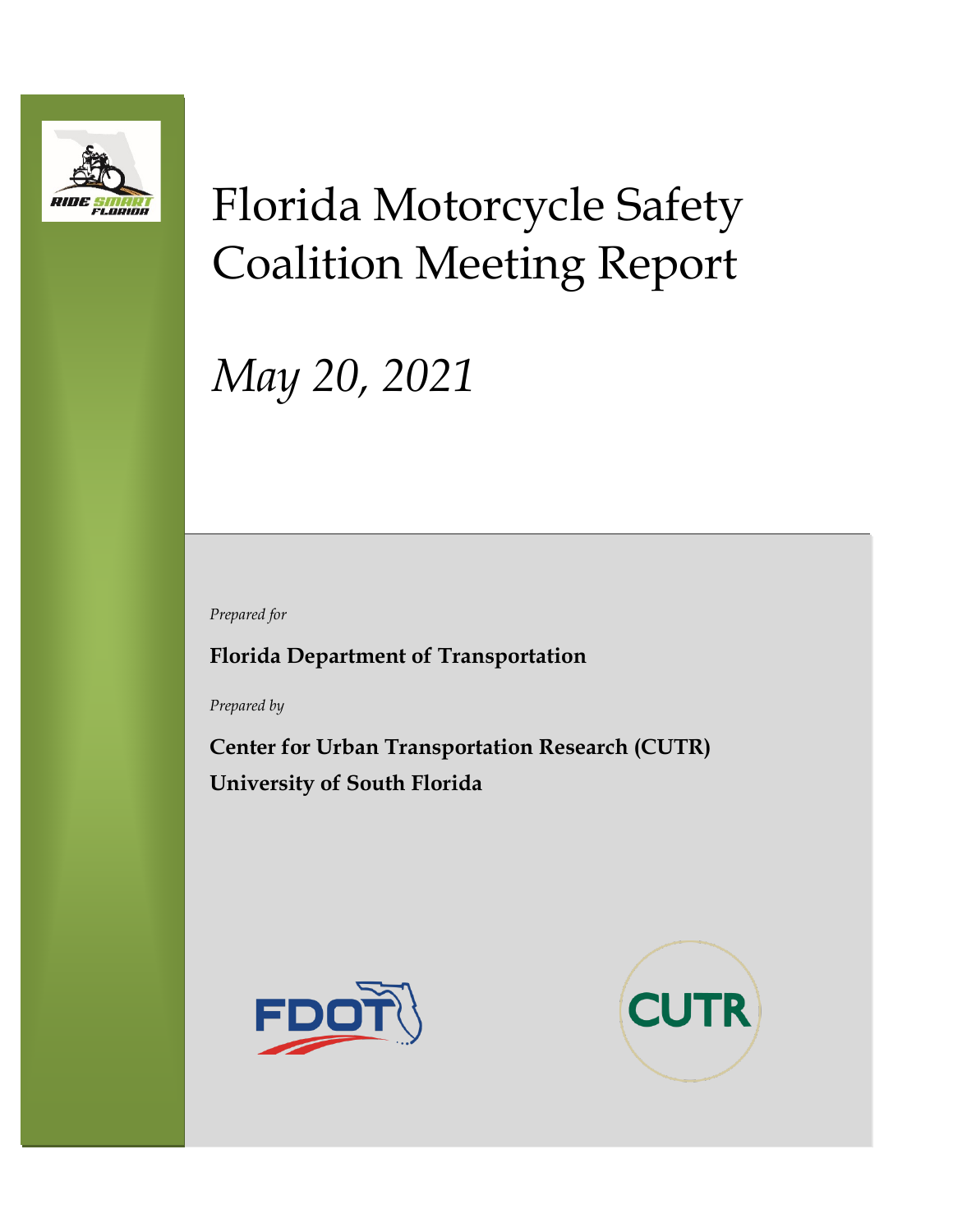## Florida Motorcycle Safety Coalition Meeting Report

## *May 20, 2021*

*Prepared for*

Florida Department of Transportation

*Prepared by*

Center for Urban Transportation Research 4202 E. Fowler Ave. CUT100 Tampa, FL 33620

*Meeting notes taken by* Savana Wright

*Date*

May 20, 2021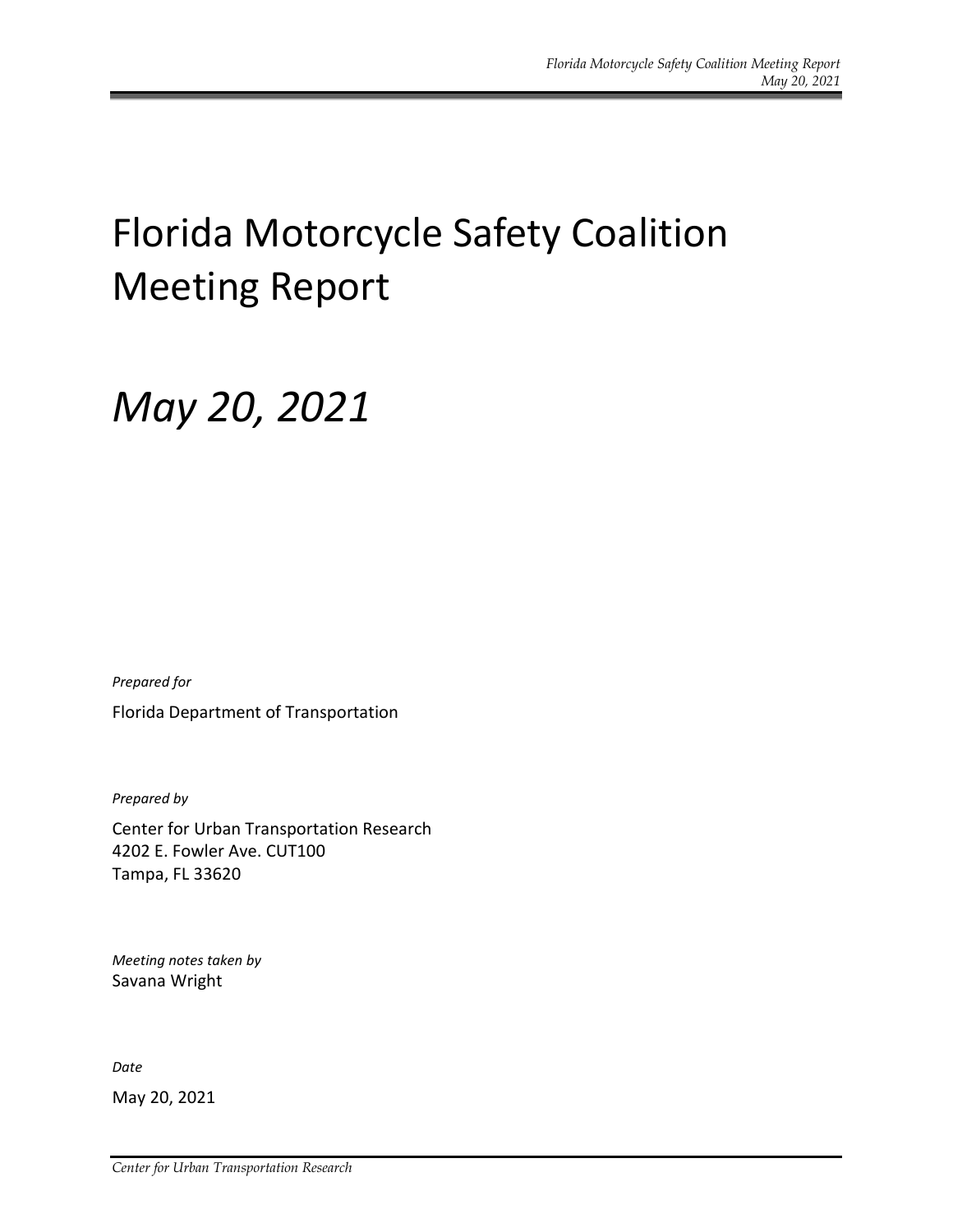### **1.0 Attendees**

| Table 1.1 | <b>Coalition Meeting Attendees</b> |  |
|-----------|------------------------------------|--|
|-----------|------------------------------------|--|

| <b>Name</b>           | <b>Agency</b>                                    |  |
|-----------------------|--------------------------------------------------|--|
| <b>Jeff Smith</b>     | <b>Adventure Rider Training</b>                  |  |
| <b>Todd Michael</b>   | <b>Broward County Sheriff's Office</b>           |  |
| Karen Brunelle        | Federal Highway Administration                   |  |
| Chris Craig           | Florida Department of Transportation             |  |
| Edith Peters*         | Florida Department of Transportation             |  |
| Javier Ponce          | Florida Department of Transportation             |  |
| Joey Gordon           | Florida Department of Transportation             |  |
| Joe Glorioso          | Florida Department of Transportation, District 1 |  |
| Nick Hope             | Florida Department of Transportation, District 2 |  |
| Edith Wong            | Florida Department of Transportation, District 7 |  |
| Elise Batchelor       | Florida Highway Safety and Motor Vehicles        |  |
| Kathy Daws            | Florida Highway Safety and Motor Vehicles        |  |
| Mark Welch            | Florida Highway Safety and Motor Vehicles        |  |
| Ray Graves            | Florida Highway Safety and Motor Vehicles        |  |
| <b>William Minton</b> | Florida Highway Safety and Motor Vehicles        |  |
| Jason Harris          | Florida State University Police Department       |  |
| Mark Parco            | Harley-Davidson Riding Academy                   |  |
| Dominick DeSiato      | Hillsborough County Sheriff's Office             |  |
| <b>Gena Torres</b>    | Hillsborough County TPO                          |  |
| Janice Martinez       | Law Enforcement Liaison, District 7              |  |
| Shaun VanBeber        | Law Enforcement Liaison, District 6              |  |
| Avinash Gogineni      | Ryder Trauma Center - Miami                      |  |
| Julissa Sarmiento     | Ryder Trauma Center - Miami                      |  |
| Patricia Byers        | Ryder Trauma Center - Miami                      |  |
| <b>John Makal</b>     | <b>Suncoast Brotherhood</b>                      |  |
| Roy Paz               | <b>Tampa Police Department</b>                   |  |
| Patrick Hahn          | <b>Team Oregon</b>                               |  |
| Patricia Turner       | University of Florida Transportation Inst.       |  |
| Chanyoung Lee         | USF Center for Urban Transportation Research     |  |
| Christen Miller       | USF Center for Urban Transportation Research     |  |
| James Takacs          | USF Center for Urban Transportation Research     |  |
| Jeanne Kean           | USF Center for Urban Transportation Research     |  |
| Megan Cott            | USF Center for Urban Transportation Research     |  |
| Rebecca Liller        | USF Center for Urban Transportation Research     |  |
| Savana Wright         | USF Center for Urban Transportation Research     |  |
| Siwon Jang            | USF Center for Urban Transportation Research     |  |

\*Motorcycle Safety Program Manager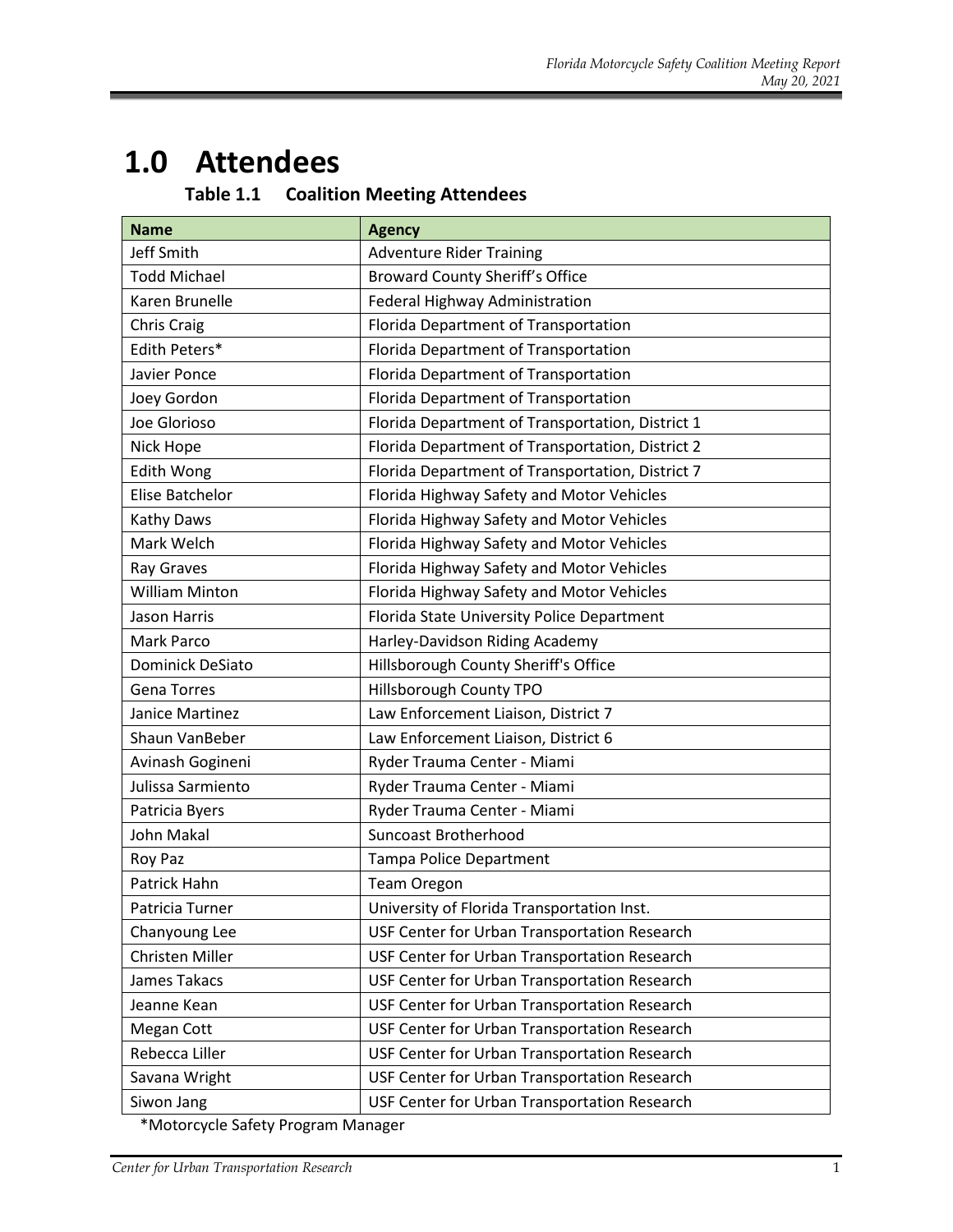### **2.0 Meeting Summary**

Due to the ongoing impacts of COVID-19, the Florida Motorcycle Safety Coalition (FMSC) hosted its May 2021 Coalition Meetings online, via the video conferencing service GoToMeeting. In order to facilitate productive conversation, the meeting followed previous online formats, with separate meetings for each emphasis area, preceding the large group meeting. The meetings were scheduled across a total of three days from May  $18<sup>th</sup> - 20<sup>th</sup>$ , 2021. Across this time span, all emphasis area groups met separately with the FDOT Program Manager, Ms. Edith Peters, and staff from the Center for Urban Transportation Research (CUTR). A large-group meeting was held on May 20<sup>th</sup>, to discuss recent coalition activities, upcoming events, provide data updates and review each emphasis area's progress with the wider group.

*Day One (May 18th):* The CUTR team and Program Management met individually with Advocacy & Policy, Law Enforcement, and Roadway Engineering.

*Day Two (May 19th):* Individual meetings were held with Trauma & Emergency Services, Rider Licensing & Training, Communications & Outreach, and Data & Analysis Emphasis Areas.

*Day Three (May 20th):* A large-group meeting was held for all Emphasis Areas. The meeting was also open to members of the public.

|           | 5-18 (Tuesday)                           | 5-19 (Wednesday)                                         | 5-20 (Thursday)          |
|-----------|------------------------------------------|----------------------------------------------------------|--------------------------|
| 9:00 AM   | <b>Advocacy and Policy:</b>              |                                                          |                          |
| 9:30 AM   | $9:00 - 10:00$ PM                        | Trauma & EMS:                                            |                          |
| 10:00 AM  |                                          | $9:30 - 10:30$ AM                                        | <b>Motorcycle Safety</b> |
| 10:30 AM  | Law Enforcement:                         |                                                          | <b>Coalition Meeting</b> |
| 11:00 AM  | 10:30-11:30 AM                           | <b>Rider Training &amp; Analysis:</b><br>$10:30 - 12:00$ | $9:00$ AM $- 12:30$ PM   |
| 11:30 AM  |                                          |                                                          |                          |
| 12:00 PM  |                                          |                                                          |                          |
| 12:30 PM  |                                          |                                                          |                          |
| 1:00 PM   |                                          | <b>Communication and</b>                                 |                          |
| $1:30$ PM |                                          | <b>Outreach: 1:00 -2:00 PM</b>                           |                          |
| 2:00 PM   |                                          |                                                          |                          |
| 2:30 PM   | Roadway Engineering:<br>$2:00 - 3:30$ PM |                                                          |                          |
| $3:00$ PM |                                          | Data and Analysis:                                       |                          |
| 3:30 PM   |                                          | $3:00 - 4:00$ PM                                         |                          |

#### **May 2021 Florida Motorcycle Safety Coalition Meeting Schedule**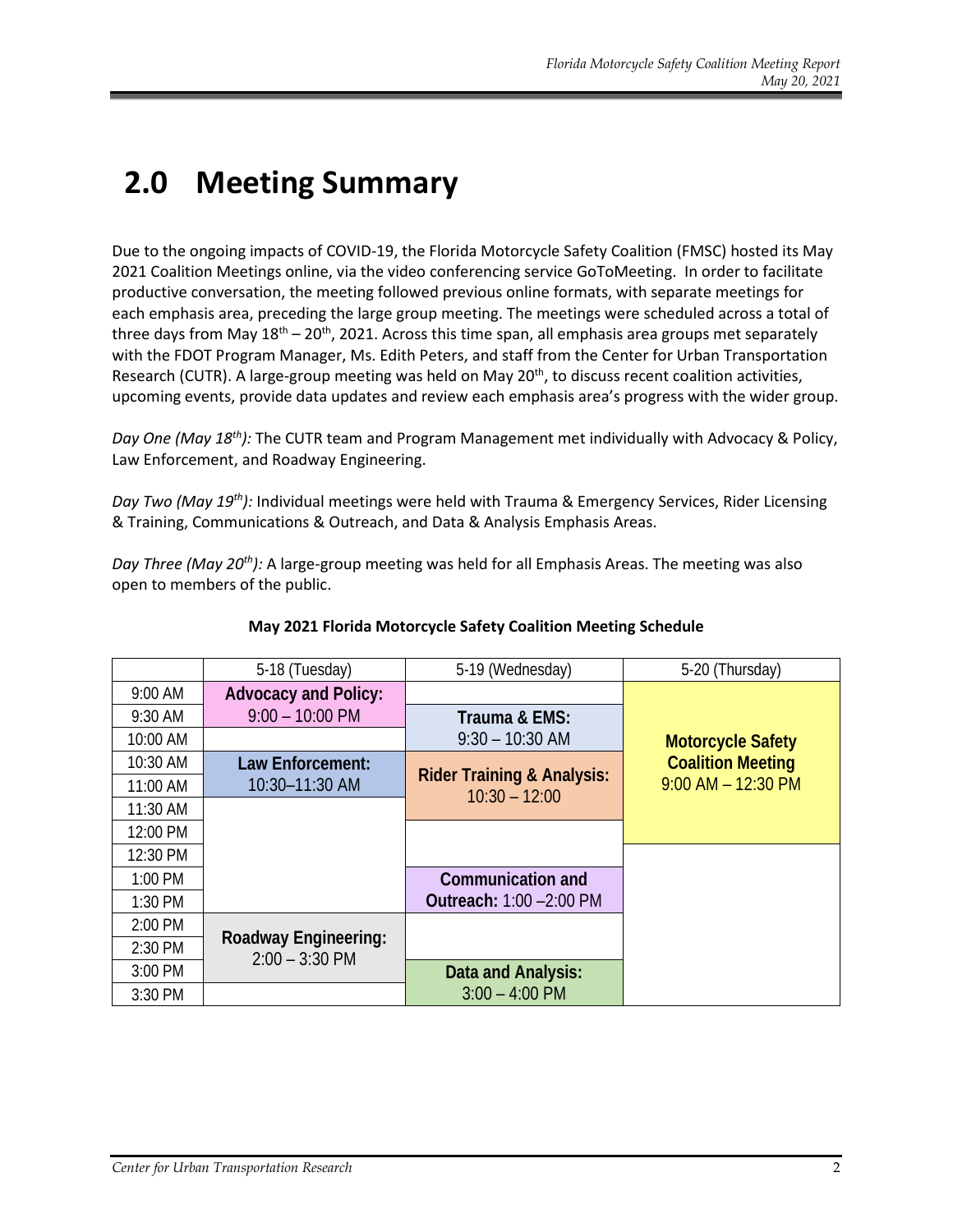#### **Emphasis Area Meeting Notes – May 18th – 19th**

#### **Advocacy & Policy (05-18)**

- The Advocacy & Policy team continues to monitor motorcycle safety-related bills. Bills HB437/SB822 and SB138 died in their subcommittees.
	- o The team will continue to look for companion bills for policy items.
- Mr. John Makal, Suncoast Brotherhood, discussed plans to push legislative items relating to child motorcycle passenger protection and the decriminalization of riding without an endorsement (for riders who obtain their endorsement within a specified time frame).
- CUTR will develop a 300-word document on the decriminalization of riding unendorsed (see above).
- The Motorcycle Bench Guide for judges is under review.
- Team discussed feasibility of motorcycle-specific courses for removing points on license. Bill Minton, FLHSMV, found that Motorcycle Safety Schools must apply to provide approved motorcycle safety courses through FLHSMV. FLHSMV cannot solicit schools to become providers.

#### **Law Enforcement (05-18)**

- Team completed update to roll call video script, changes under review. Team discussed expanding data in video to include 2011-2020. CUTR will send updated script to entire emphasis area for review.
- New SMART Course in Citrus County, starting in June. Collier County SMART course expected to start in 2022.
- CUTR team can make motorcycle safety material "care packages" to distribute to LELs and LE agencies at upcoming in-person coalition meetings.
- Discussed common scooter safety issues in a university setting. Driving on sidewalks, riding with earbuds, riding without a registration, lack of eye protection and un-helmeted riders were mentioned as common issues.

#### **Roadway Engineering (05-18)**

- Mr. Javier Ponce, FDOT, and Ms. Karen Brunelle, FHWA, completed an Engineering Power Point for general use at conferences and symposiums.
- Team is looking to present at upcoming virtual design symposiums.
- Discussed how team can develop a system for motorcycle safety engineering mitigation strategies. Strategies can be explored further once clearinghouse tools are developed.

#### **Trauma & Emergency Services (05-19)**

- The Trauma & Emergency Services (EMS) team presented findings from the LEL Agencies Training Survey Report. The survey found that many agencies need training.
- EMS conducted virtual first responder training by mailing toolkit to agencies and providing lessons via video conferencing.
- EMS team conducted injury severity analysis on patient data from 2019. Found that injury level reported in police crash report is not necessarily accurate.
- Currently collecting responses to an online survey. Survey has over 800 responses so far.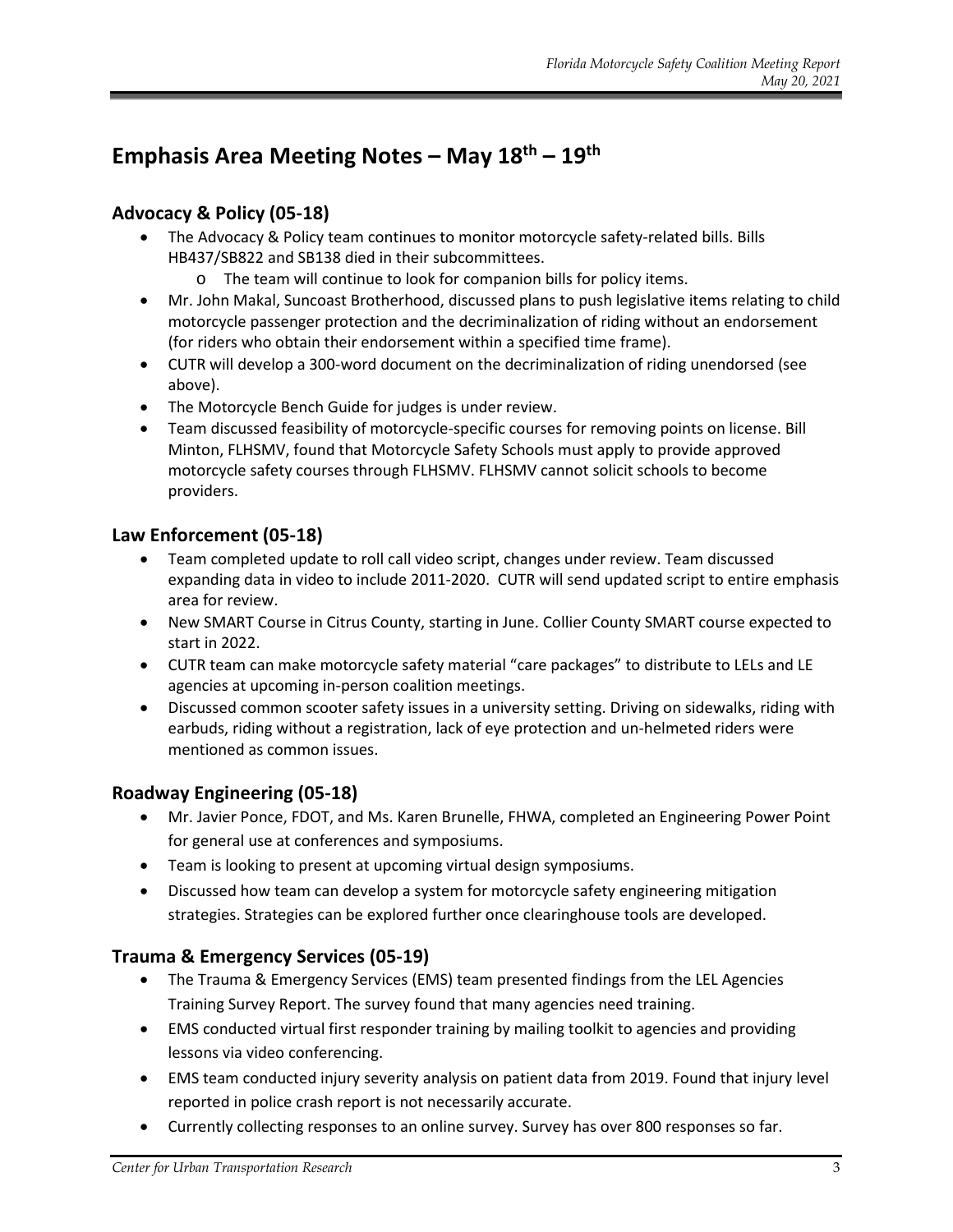• Team has resumed "Teachable Moments" program, with 11 patients currently involved.

#### **Rider Licensing & Training (05-19)**

- CUTR completed interviews of riders who had recently signed up for the Basic RiderCourse (BRC) or recently attended a BRC. Interviews were coded and analysis of results is underway.
- Endorsement and Beyond Program (EAB) is in progress.
- Florida Rider Training Program (FRTP) Sponsor meeting was held in March. Survey was sent to sponsors for feedback. Mr. Mark Welch, FLHSMV, will provide an overview of the results at the large-group meeting.
- Team discussed "Project Gateway," a new advanced training program from MSF. Dr. Ray Ochs will present more details on the project and will solicit feedback from the Coalition.

#### **Communications & Outreach (05-19)**

- A teen rider brochure and tip card were created for FLHSMV. The designs are under review.
- For "May is Motorcycle Safety Month," the team lit the Sunshine Skyway bridge in green. A photoshoot was paired with the event.
- New design was developed and approved for "Watch for Motorcycles" yard signs. Nearly 1,000 yard signs were distributed through the Ride Smart Florida (RSF) order website.
- Ms. Elise Batchelor, FLHSMV, is working on a letter to distribute to households with motorcycle registrations, but no endorsement attached to them. In future, similar messages can be distributed through the DMV portal.
- Hillsborough Transportation Planning Organization can share RSF social media posts. RSF will also be sharing materials from Team Oregon.

#### **Data & Analysis (05-19)**

- The VMT study proposal was submitted and is under review by FDOT Research Office. Team is waiting to hear back from selection committee by June/July.
- CUTR is preparing for the 2021 Florida Motorcyclist Survey. The survey will be distributed in early August.
- Joey Gordon, FDOT, is working on a study with 7-day counts. Reported that traffic counts are almost back to normal following impact of COVID-19, with variations depending on the area. Will provide an update on the project in August.
- Traffic Records Coordinating Committee (TRCC) is leading efforts to link EMS data and crash data.

#### **Coalition Meeting Notes – May 20th**

#### **Welcome and Program Update – Ms. Edith Peters, FDOT**

Ms. Edith Peters, FDOT, opened the meeting with introductions and by reviewing online meeting protocol.

An overview of the Coalition's achievements since the August Coalition Meeting was provided. The highlighted activities included:

- Donation and distribution of motorcycle safety materials by Plan Hillsborough
- Helmet sticker redesigned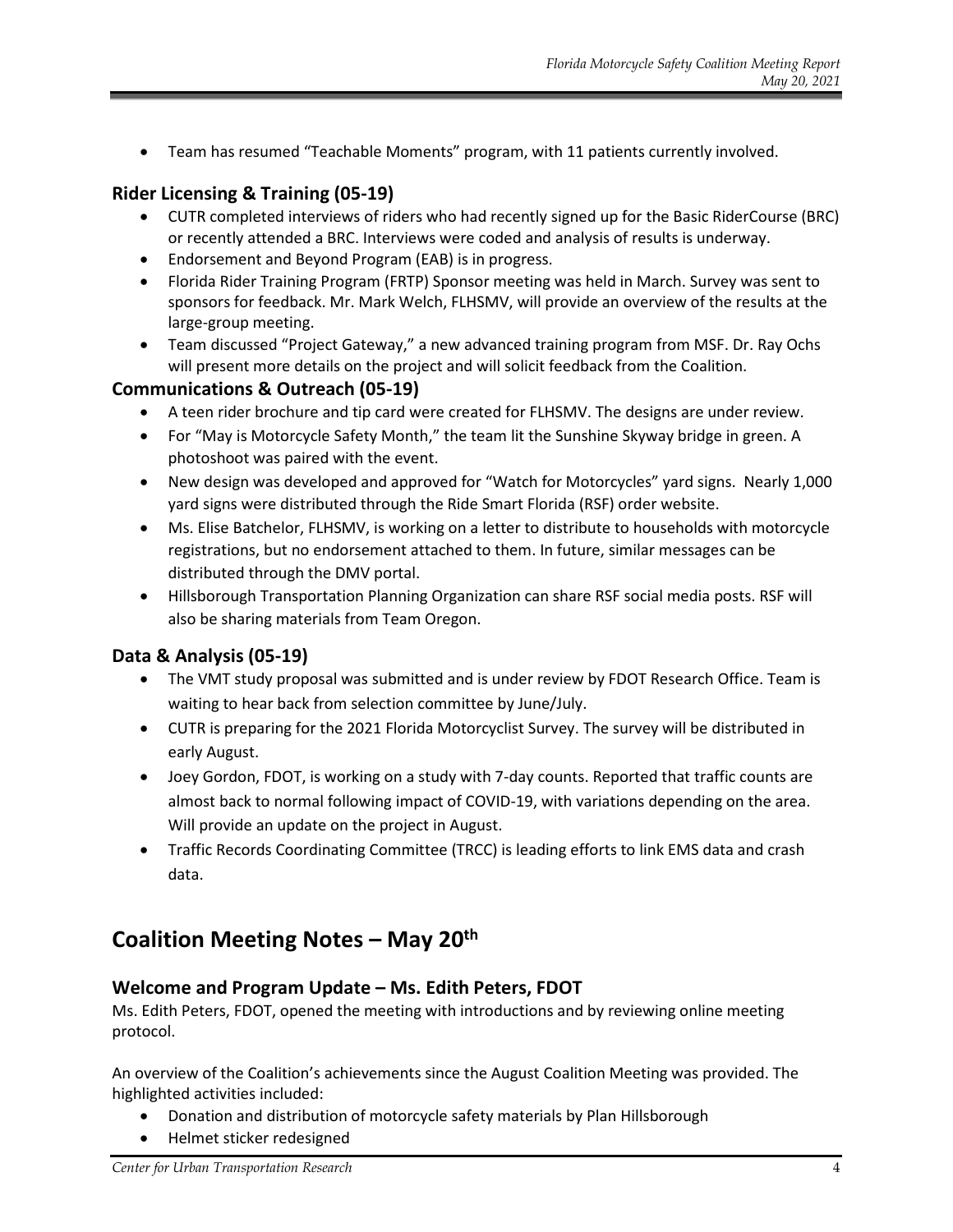- Completion of BRC interviews to understand perspective of new riders
- Update of county-level motorcycle crash fact infographics
- Development of a teen rider brochure and tip card for FLHSMV
- Distribution of Endorsement Tip Cards to Tax Collector offices

The following updates for "May is Motorcycle Safety Month" were provided:

- Update of "Watch for Motorcycles" yard sign design based on feedback from focus groups
- Lighting up the Sunshine Skyway Bridge green and motorcyclist photoshoot at Skyway Pier.
- Magazine spread in "Full Throttle"
- Endorsement and Beyond Program underway

#### **Upcoming Coalition Dates:**

- August  $18^{th}$  and  $19^{th}$  \*
- November 3<sup>rd</sup> and 4<sup>th</sup>

\* Most-likely will meet in-person again. Coalition members who plan to attend in-person were instructed to RSVP for the meeting as soon as possible to help plan for social distancing.

Full presentation available here: [May 2021 Program Update](https://ridesmartflorida.com/?post_type=sdm_downloads&p=10180&preview=true)

#### **2020 Motorcycle Crash Update - Dr. Chanyoung Lee, CUTR**

Dr. Chanyoung Lee, CUTR, provided an update on Florida motorcycle crash data. So far this year, there were 206 motorcyclist fatalities in Florida and it is likely that annual motorcycle fatalities will exceed 500 in 2021. According to NHTSA, Florida had the highest number of rider fatalities from 2015-2019, which included moped/motor scooter (50cc or less) fatalities. When compared to other major motorcycling states, such as Texas and California, Florida's increasing fatality number is notable. Both California and Texas observed decreasing motorcyclist fatalities for 2018 and 2019.

Leading the observed increase in Florida motorcyclist fatalities, are sport bike riders ages 20-39. Among these riders, speeding is a major risk factor. Impaired riding and non-helmet-use are also significant risk factors among Florida riders. Meaning, Florida faces challenges largely related to riders' decision making.

Full presentation available here: [May 2021 Motorcycle Crash Update](https://ridesmartflorida.com/?post_type=sdm_downloads&p=10181&preview=true)

#### **Engineering Presentation – Mr. Javier Ponce, FDOT & Ms. Karen Brunelle, FHWA**

Mr. Javier Ponce, FDOT, and Ms. Karen Brunelle, FHWA provided a brief overview of their engineering presentation, which was developed for general use at conferences and symposiums. The presentation introduces key motorcycle characteristics, crash data and behavioral safety challenges, and links them to potential engineering mitigation strategies. The Power Point is available to the wider Coalition to adapt to their specific emphasis area.

Full presentation available here: [General Engineering Presentation](https://nam04.safelinks.protection.outlook.com/?url=https%3A%2F%2Fridesmartflorida.com%2Farchives%2Fsdm_downloads%2Fmc-safety-for-engineers-jp-kb&data=04%7C01%7Csavanaw%40cutr.usf.edu%7C59a0973f30d842441ba608d91fb3f988%7C741bf7dee2e546df8d6782607df9deaa%7C0%7C0%7C637575680101188989%7CUnknown%7CTWFpbGZsb3d8eyJWIjoiMC4wLjAwMDAiLCJQIjoiV2luMzIiLCJBTiI6Ik1haWwiLCJXVCI6Mn0%3D%7C1000&sdata=dmncYipd97YotPelPUpM5yrPy0ALrWw5u9aZZ0qPJXA%3D&reserved=0)